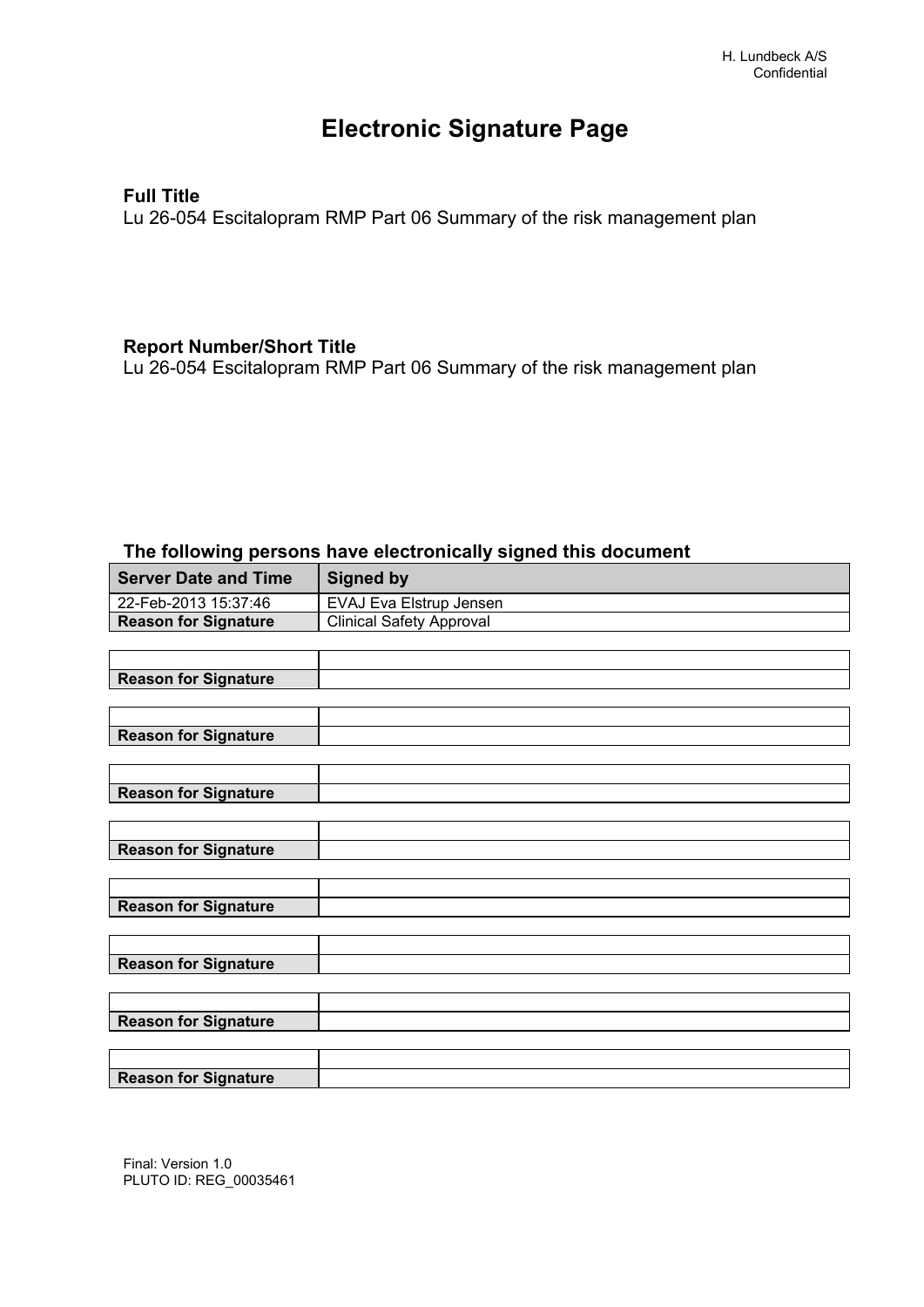# **Risk Management Plan**

# Part VI – Summary of Activities in the Risk Management Plan by Product

# **Escitalopram**

| Brand name $(s)$ :                              | Cipralex, Entact, Esertia, Lexapro, Premalex, Prilect, Seroplex, Sipralexa                                                                                              |
|-------------------------------------------------|-------------------------------------------------------------------------------------------------------------------------------------------------------------------------|
| Data lock point:                                | 31 December 2012                                                                                                                                                        |
| Date of report:                                 | 21 February 2013                                                                                                                                                        |
| Responsible person for<br>Risk Management Plan: | Elin Heldbo Reines, MD,<br>GPV Safety Operations & Surveillance                                                                                                         |
| Qualified Person for<br>Pharmacovigilance       | Janne Malene Kampmann, M.Sc.<br>GPV Safety Operations & Surveillance                                                                                                    |
|                                                 | Global Pharmacovigilance (GPV)<br>H. Lundbeck A/S<br>Ottiliavej 9 DK-2500<br>Copenhagen-Valby<br>Denmark<br>Telephone: (+45) 36 30 13 11<br>$(+45)$ 36 30 99 67<br>Fax: |

Module version No.: 1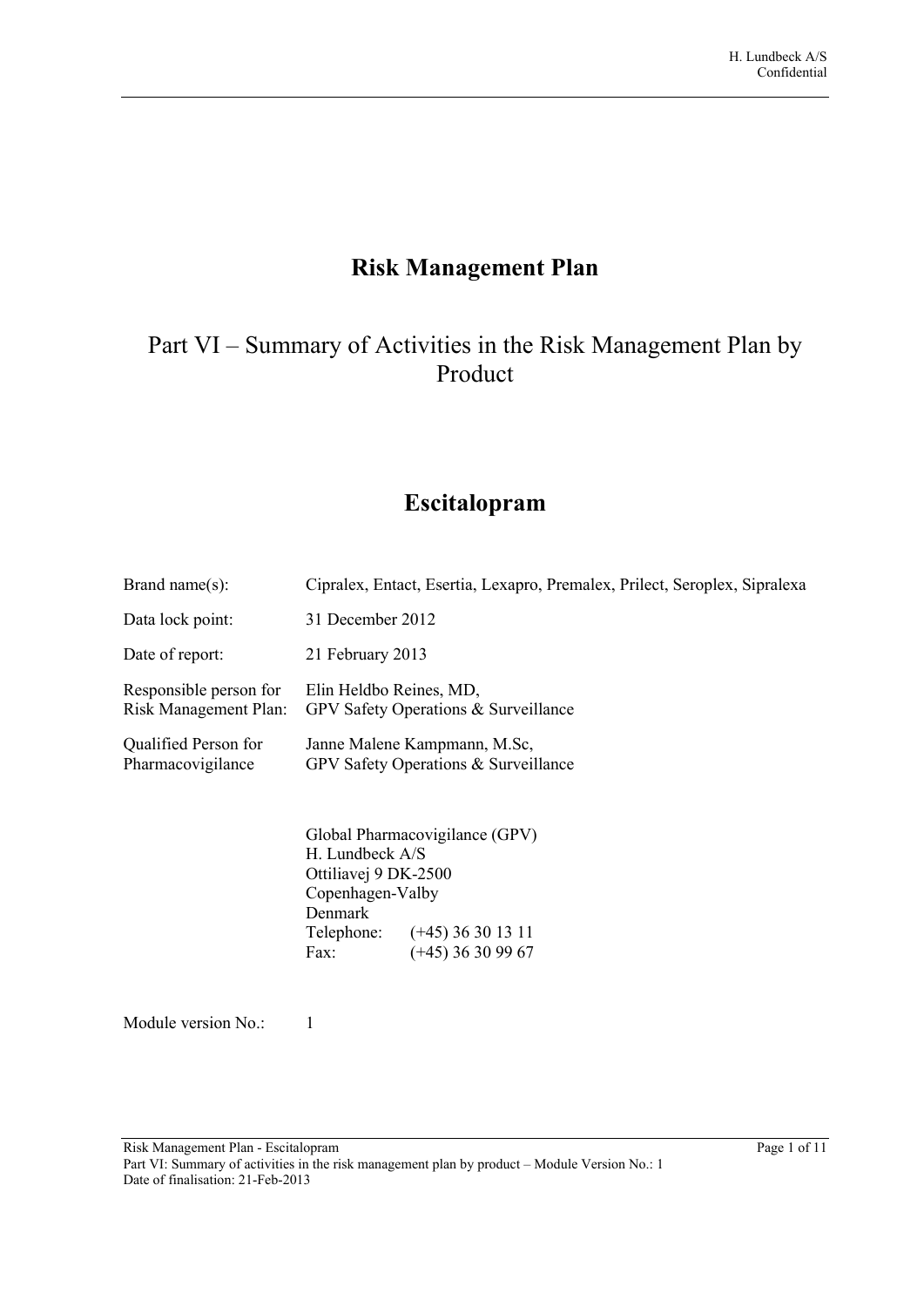# **Table of Contents**

| <b>Part VI</b> |                    | Summary of activities in the risk management plan by product3     |  |
|----------------|--------------------|-------------------------------------------------------------------|--|
|                |                    |                                                                   |  |
|                | <b>Part VI.1.1</b> |                                                                   |  |
|                | Part VI.1.2        | Table of on-going and planned additional PhV studies / activities |  |
|                |                    |                                                                   |  |
|                | <b>Part VI.1.3</b> | Summary of post-authorisation efficacy development plan3          |  |
|                | Part VI.1.4        |                                                                   |  |
|                |                    |                                                                   |  |
|                | Part VI.2.1        |                                                                   |  |
|                | <b>Part VI.2.2</b> |                                                                   |  |
|                | <b>Part VI.2.3</b> |                                                                   |  |
|                | Part VI.2.4        |                                                                   |  |
|                | <b>Part VI.2.5</b> | Summary of additional risk minimisation measures by safety        |  |
|                | concern            | 9                                                                 |  |
|                | <b>Part VI.2.6</b> |                                                                   |  |
|                | <b>Part VI.2.7</b> | Summary of changes to the Risk Management Plan over time 10       |  |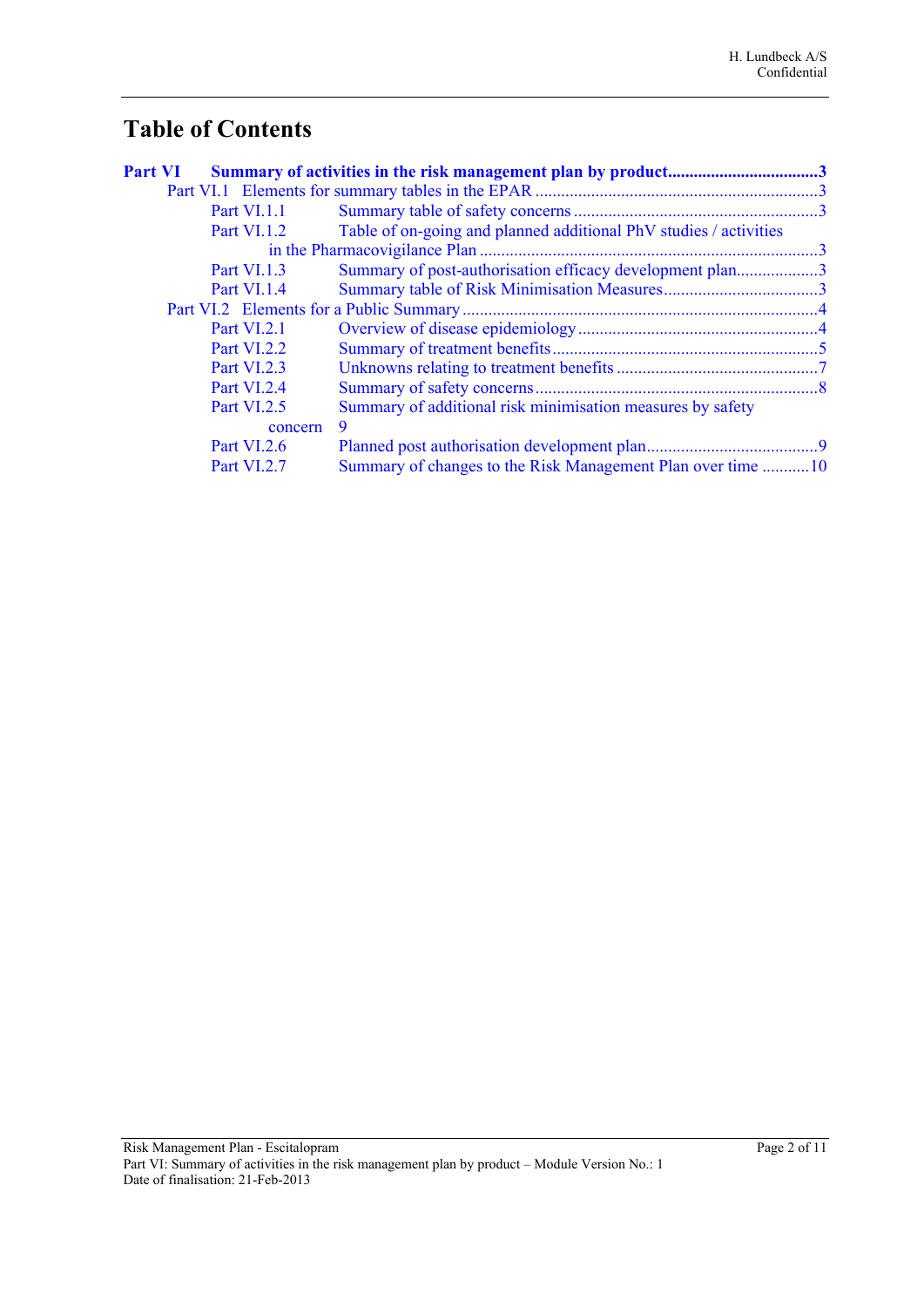# <span id="page-3-5"></span>**Part VI Summary of activities in the risk management plan by product**

# <span id="page-3-4"></span>**Part VI.1 Elements for summary tables in the EPAR**

<span id="page-3-3"></span>Escitalopram is not a centrally authorised medicinal product.

# **Part VI.1.1 Summary table of safety concerns**

**Table 1 Summary of safety concerns**

| Electrocardiogram QT prolonged<br>Important identified risks |                                                                                              |
|--------------------------------------------------------------|----------------------------------------------------------------------------------------------|
| Important potential risks                                    | Suicide related events<br>Seizures<br>Serotonin syndrome<br>Diabetes Mellitus                |
| Important missing information                                | Off label use (including off label use in paediatrics)<br>Use during pregnancy and lactation |

# <span id="page-3-6"></span><span id="page-3-2"></span>**Part VI.1.2 Table of on-going and planned additional PhV studies / activities in the Pharmacovigilance Plan**

There are no ongoing or planned pharmacovigilance studies or activities as all risks are well characterised and adequately monitored, why routine pharmacovigilance activities are considered sufficient.

# <span id="page-3-7"></span><span id="page-3-1"></span>**Part VI.1.3 Summary of post-authorisation efficacy development plan**

<span id="page-3-0"></span>There is no post-authorisation efficacy development plan.

## **Part VI.1.4 Summary table of Risk Minimisation Measures**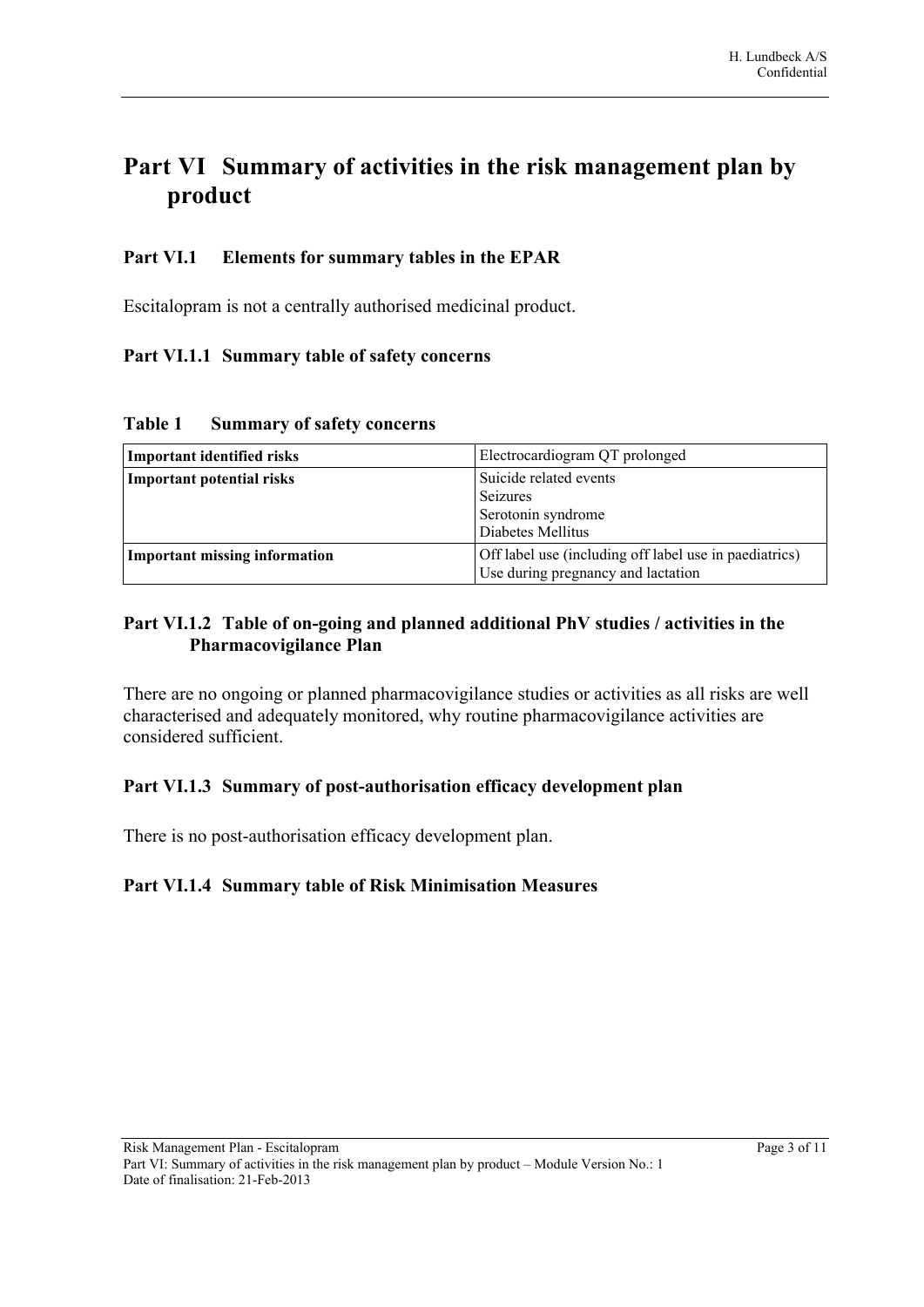| <b>Safety concern</b>          | Routine risk minimisation<br>measures                                        | <b>Additional risk minimisation</b><br>measures |
|--------------------------------|------------------------------------------------------------------------------|-------------------------------------------------|
| Electrocardiogram QT prolonged | Text in Core SmPC section 4.8,<br>and $4.9$ .                                | None                                            |
| Suicide related events         | Text in Core SmPC sections 4.4,<br>and $4.8$                                 | None                                            |
| <b>Seizures</b>                | Text in Core SmPC sections 4.4.<br>4.5, 4.6, 4.8 (as convulsion), and<br>4.9 | None                                            |
| Serotonin Syndrome             | Text in Core SmPC sections 4.4.<br>4.5, 4.8, and 4.9                         | None                                            |
| Diabetes Mellitus              | Text in Core SmPC sections 4.4                                               | None                                            |
| Off label use in paediatrics   | Text in Core SmPC sections 4.2.<br>and $4.4$                                 | None                                            |
| Use in Pregnancy and lactation | Text in Core SmPC sections 4.6                                               | None                                            |

| Table 2 |  | <b>Summary of risk minimisation measures</b> |  |
|---------|--|----------------------------------------------|--|
|         |  |                                              |  |

## <span id="page-4-1"></span>**Part VI.2 Elements for a Public Summary**

# <span id="page-4-0"></span>**Part VI.2.1 Overview of disease epidemiology**

Escitalopram is prescribed for the psychiatric disorders called mood disorders: major depressive disorder (MDD), obsessive compulsive disorders (OCD), panic disorder (with and without agoraphobia, PD), anxiety disorders and premenstrual dysphoric disorder (PMDD).

Up to 5% of the population report having been depressed in the previous year, and as many as 13% report being depressed in their lifetime. Depression is twice as frequent in women as in men. Its main danger lies in the risk of death by suicide associated with low mood and feeling of worthlessness which is 20 times more frequent in depressed individuals than in the general population. The incidence of type II diabetes and cardiovascular diseases is increased by 60% in depressed patients.

Approximately 20% of the population will at some point during their life experience an anxiety disorder. With the exception of obsessive compulsive disorders, women are at greater risk. While the major risk of OCD lies in suicide, major risks related to anxiety disorders are the confusion of somatic symptoms with somatic diseases. Depression and anxiety disorders are very often co morbid, and daily life and quality of life can be much impacted by these conditions.

Treatment options for these disorders include psychotherapy, antidepressants and anti-anxiety drugs.

PMDD is a severe form of pre-menstrual syndrome affecting from 3% to 5% of women of reproductive age. Mood symptoms can have an important impact on the daily life. Treatment options include antidepressants and oral contraception.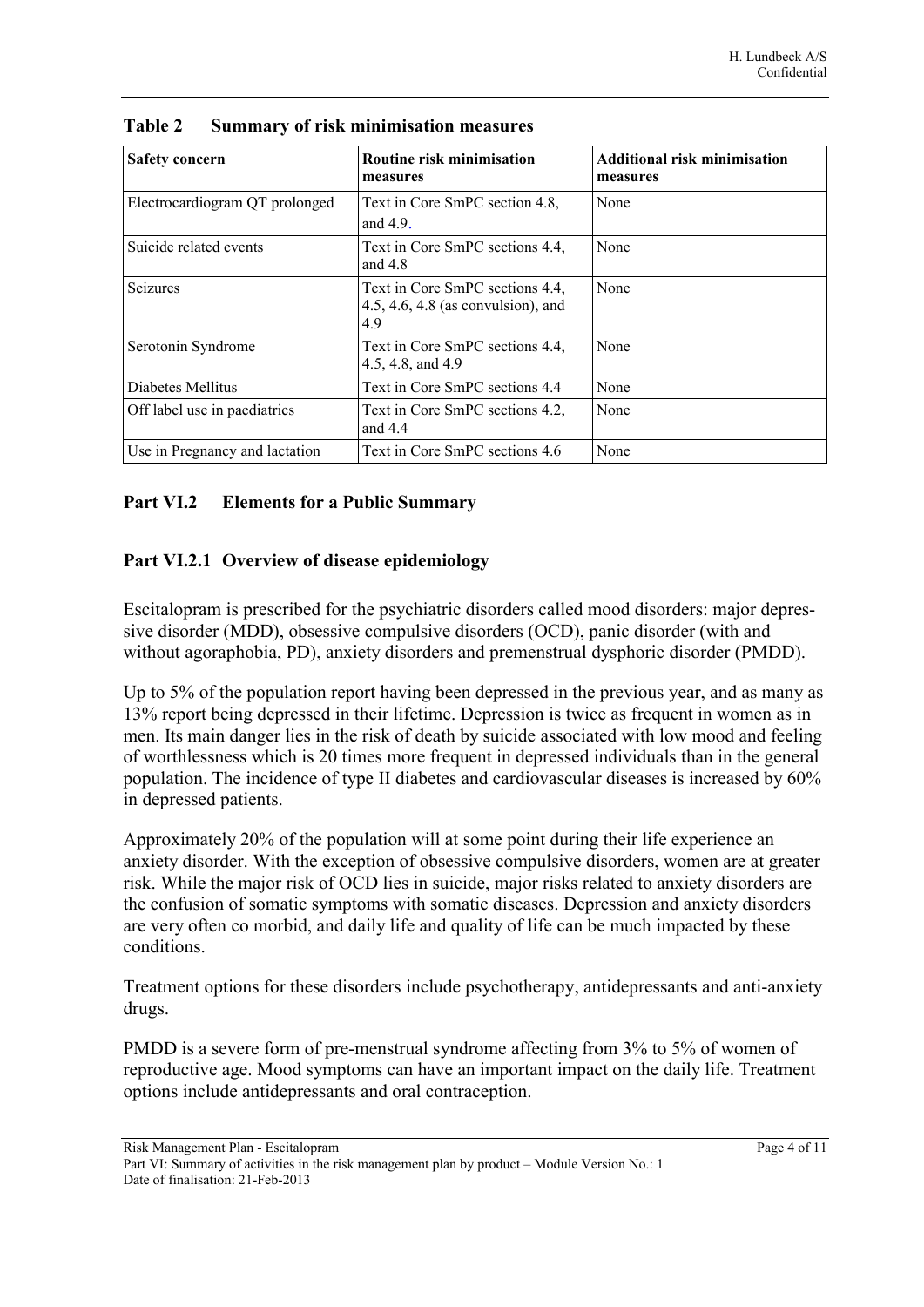# <span id="page-5-0"></span>**Part VI.2.2 Summary of treatment benefits**

Escitalopram has in the clinical development program consistently proven to be efficacious and well tolerated in all the approved indications, and has also shown advantages in comparator trials in both efficacy and tolerability, versus both SSRIs and SNRIs.

#### **MDD**

MDD affects more than 16% of adults at some point during their lifetime. MDD is generally diagnosed when a persistent low mood and loss of all interest and pleasure are accompanied by a range of other specific symptoms, including appetite loss, insomnia, fatigue, loss of energy, poor concentration, psychomotor symptoms, inappropriate guilt and morbid thoughts of death.

Although pharmacological and psychological interventions are both effective for major depression, antidepressant drugs remain the mainstay of treatment. During the last 20 years, selective serotonin reuptake inhibitors (SSRIs) have progressively become the most commonly prescribed antidepressants.

Second-generation antidepressants dominate the medical management of depressive disorders. These drugs include selective serotonin reuptake inhibitors (SSRIs), serotonin and norepinephrine reuptake inhibitors (SNRIs), and other drugs with related mechanisms of action that selectively target neurotransmitters.

Escitalopram is considered suitable as first-line antidepressant treatment for people with moderate to severe major depression.

In a large meta-analysis with 117 clinical trials with more than 25.000 subjects, escitalopram and sertraline showed the best profile of acceptability, leading to significantly fewer discontinuations than duloxetine, fluvoxamine, paroxetine, reboxetine, and venlafaxine. It showed that clinically important differences exist between commonly prescribed anti-depressants for both efficacy and acceptability in favour of escitalopram and sertraline.

Another review covers randomized, controlled studies in adult patients with MDD showed that escitalopram was superior to placebo, and equal or superior to other SSRIs (e.g. citalopram, paroxetine, fluoxetine, sertraline) and SNRIs (e.g., duloxetine, sustained-release venlafaxine). In addition, with long-term administration, escitalopram has shown a preventive effect on relapse and recurrence in remitted patients with MDD. Escitalopram also showed favorable tolerability and associated adverse events were generally mild and transient. Discontinuation symptoms were milder with escitalopram than with paroxetine.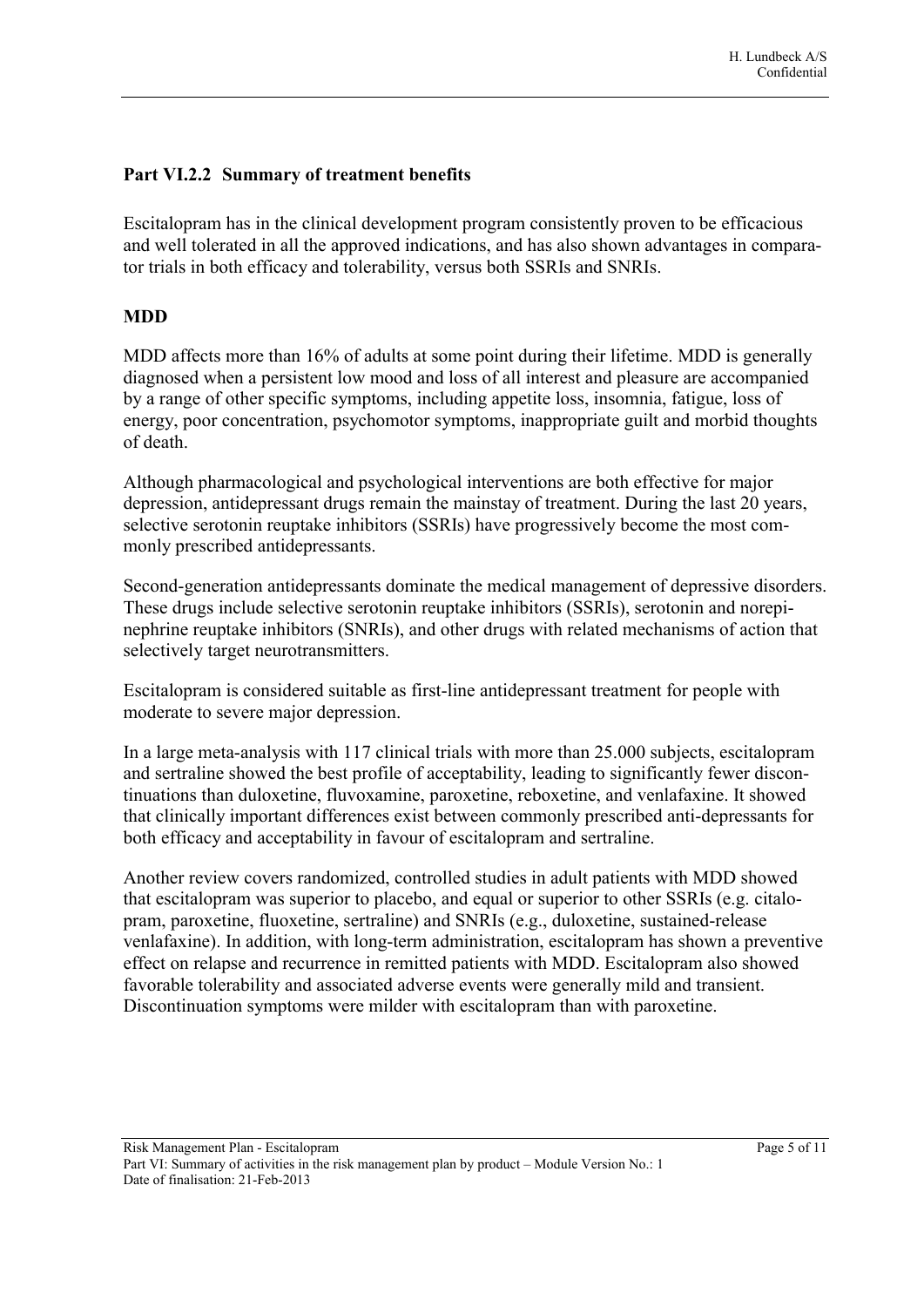#### **Anxiety Disorders**

Anxiety disorders are among the most prevalent of mental disorders (a life time prevalence of approximately 20%), and anxiety disorders share self-reported symptoms of anxiety and fear.

SSRIs are effective across the range of anxiety disorders and are generally suitable for first line treatment. Other treatments may include tricyclic antidepressants, and benzodiazepines.

Generalised Anxiety Disorder is a common, typically chronic disorder, for which a range of drugs and psychological treatment is available. Current treatment guidelines recommend first line treatment with a selective serotonin reuptake inhibitor (SSRI) or pregabalin. It is uncertain whether combining drug and psychological treatments (e.g. cognitive-behaviour treatment) is associated with greater overall efficacy than with either treatment, given alone. Cognitive-behaviour treatment may reduce relapse rates, so it is recommended especially in longer term treatment.

For Panic disorder a range of pharmacological psychological and combination interventions are effective. SSRIs and venlafaxine are currently considered as first-line agents for patients with panic disorder (PD). In addition psychological treatment is recommended in acute treatment and especially recommendation for longer term treatment.

Social Anxiety Disorder is often not recognized in primary medical care, where it may be misconstrued as shyness. In acute treatment SSRIs are first line treatment, as are some benzodiazepines, SNRIs, and anticonvulsants (pregabaline). In longer term treatment it is recommended to consider cognitive therapy in combination with drugs.

## **OCD**

OCD has a life time prevalence of approximately 2%, and the disorder typically follows a chronic course, waxing and waning in severity. Switching between pharmacological or psychological treatments with proven efficacy may be helpful in some patients, as may increasing dosage, tolerability permitting.

Drugs recommended are first line SSRIs and clomipramine, as well as psychological (exposure therapy and cognitive behavioural therapy). In long term treatment SSRIs are recommended as first choice. Routinely combination of drugs and psychological approaches is not recommended for initial treatment.

## **PMDD**

Premenstrual Dysphoric Disorder (PMDD) is a common cause of physical, behavioral, and also social dysfunction in women. Often the associated symptoms are evident as irritability, which is relieved by the onset of, or during, menstruation. PMDD can severely disrupt the lives of some women to the extent that they seek medical treatment. The precise cause is unknown. SSRIs have been shown effective in relieving severe premenstrual symptoms when compared with placebo. The most common adverse effects of SSRIs include nausea, insom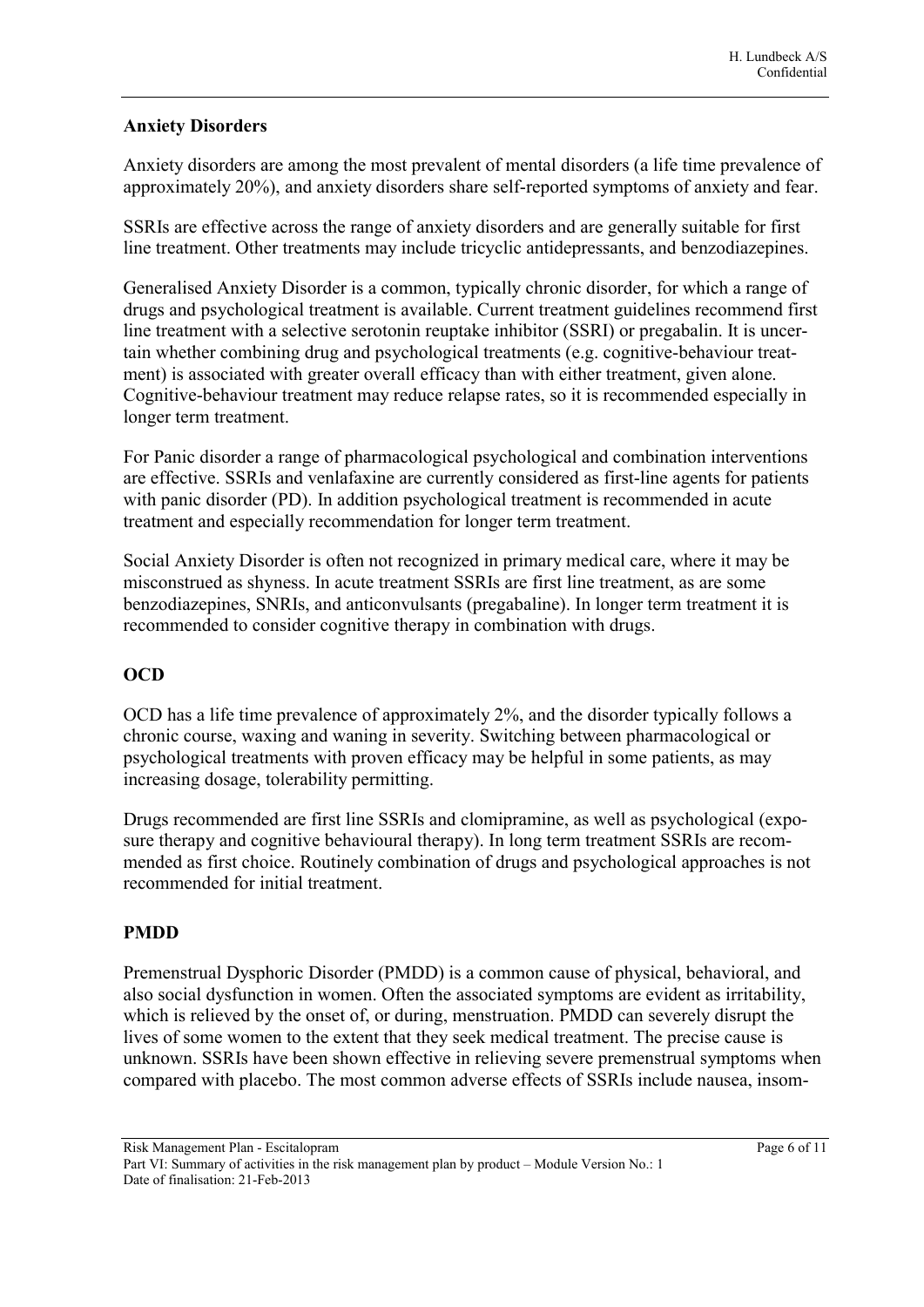nia, headache and decreased libido. All SSRIs (fluoxetine, paroxetine, sertraline, fluvoxamine, citalopram, and clomipramine) were effective in reducing premenstrual symptoms.

There are no post-authorisation data that impacts on efficacy, other than supporting the established efficacy and safety seen in the pivotal trials.

#### <span id="page-7-1"></span><span id="page-7-0"></span>**Part VI.2.3 Unknowns relating to treatment benefits**

In the main and supporting studies nearly all patients were Caucasians, mean age was approximately 40 years, and approximately twice as many women were included compared to men. Studies have also been conducted in elderly patients aged at least 65 years, and in the paediatric population, however Lundbeck has not applied for indication for the paediatric population. In depression, efficacy has been established for the full range of moderate and severe depression.

There is no evidence to suggest that results would be any different in non-white patients or in younger patients, and there is no difference in efficacy between genders.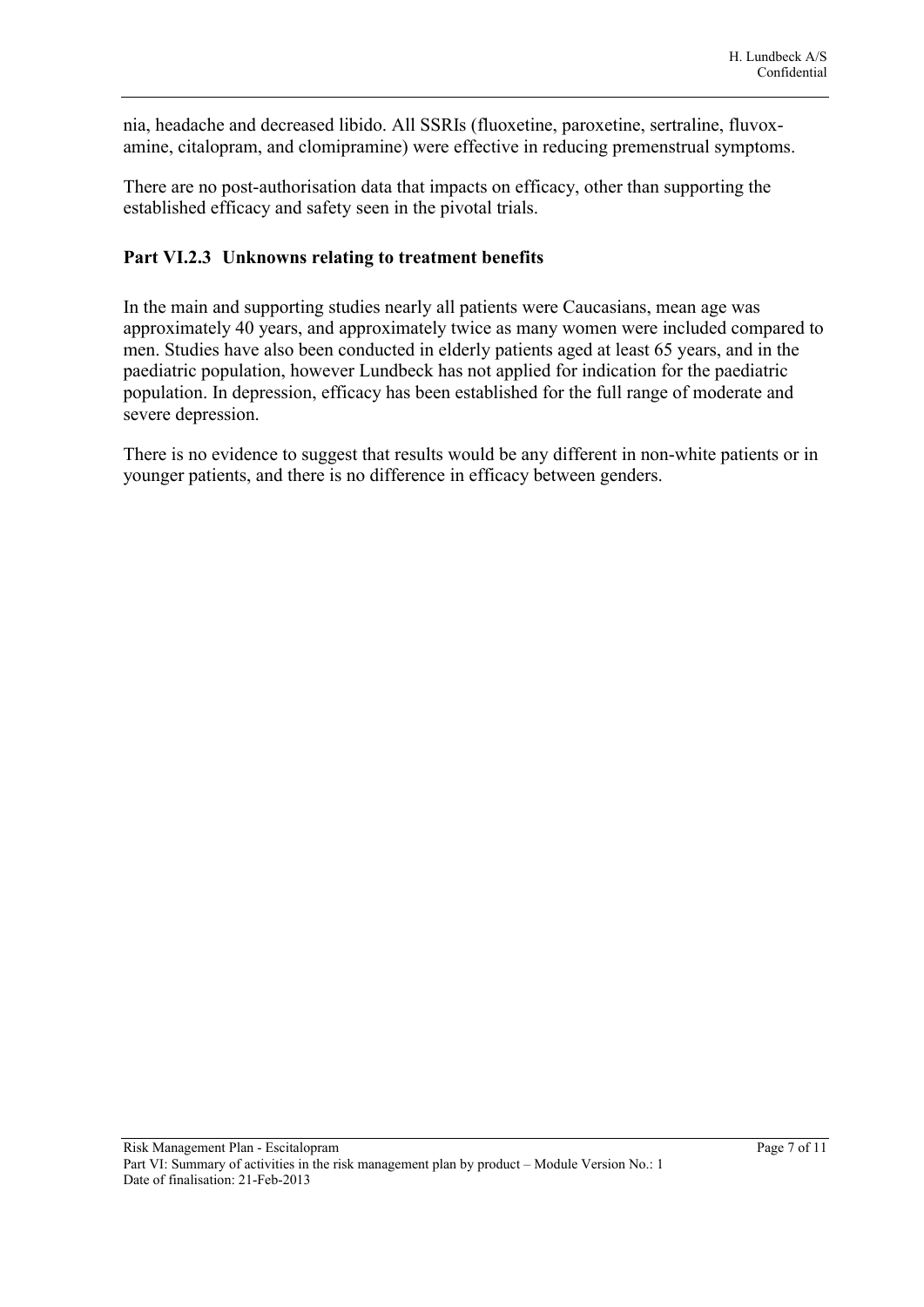# <span id="page-8-0"></span>**Part VI.2.4 Summary of safety concerns**

| <b>Risk</b>                                                                                 | What is known                                                                                                                                                                                                                                                                                                                                                                               | Preventability                                                                   |
|---------------------------------------------------------------------------------------------|---------------------------------------------------------------------------------------------------------------------------------------------------------------------------------------------------------------------------------------------------------------------------------------------------------------------------------------------------------------------------------------------|----------------------------------------------------------------------------------|
| Electrocardiogram QT prolonged<br>(Change in the heart's electrical<br>activity on the ECG) | A change in the QT interval reflects<br>a change in the heart's electrical<br>activity on the electrocardiogram<br>(ECG). The clinical studies have<br>not shown that escitalopram causes<br>any clinically relevant change the<br>QTc interval in the approved doses.<br>Some QTc prolongation has been<br>seen in dose higher than<br>recommended doses in a study in<br>healthy persons. | To administer escitalopram in line<br>with the recommended doses in the<br>SmPC. |
|                                                                                             | There is no evidence of heart<br>arrhythmia in treatment with<br>escitalopram.                                                                                                                                                                                                                                                                                                              |                                                                                  |

#### **Table 3 Important identified risks**

# **Table 4 Important potential risks**

| <b>Risk</b>            | What is known                                                                                                                                                                                                                                                                                                                                                                                                                |
|------------------------|------------------------------------------------------------------------------------------------------------------------------------------------------------------------------------------------------------------------------------------------------------------------------------------------------------------------------------------------------------------------------------------------------------------------------|
| Seizures (fits)        | Fits (seizures or convulsion) are the result of an abnormal electrical<br>discharge in the brain This is considered as a class effect for<br>antidepressants, where seizure threshold may be changed. Escitalopram<br>should be stopped, if fits occurs, and avoided in patients with unstable<br>epilepsy.                                                                                                                  |
| Suicide related events | This includes both thinking and behaviour about suicide. The risk of<br>suicide in patients with mental disorders is higher than that for patients<br>without co-existent mental disorders. As improvement may not occur<br>during the first few weeks of treatment with an antidepressant as<br>escitalopram, patients should be watched carefully until improvement<br>occurs.                                             |
| Serotonin syndrome     | The syndrome is the consequence of excessive stimulation of the central<br>nervous system and peripheral serotonin receptors. It may be produced by<br>large doses or by combinations of drugs with serotonergic effect.<br>In all cases the most important step is to remove the offending agent, this<br>means that if escital optam is used with other similar drugs, it should be<br>considered stopped or dose lowered. |
| Diabetes Mellitus      | Treatment of a depression with an antidepressant drug, such as<br>escitalopram, may change glycemic control. Insulin and/or oral<br>hypoglycaemic dosage may need to be adjusted.                                                                                                                                                                                                                                            |

# **Table 5 Important missing information**

| <b>Risk</b> | $\mathbf{X}$<br>T<br>wп<br> |
|-------------|-----------------------------|
|             |                             |

Risk Management Plan - Escitalopram Page 8 of 11

Part VI: Summary of activities in the risk management plan by product – Module Version No.: 1 Date of finalisation: 21-Feb-2013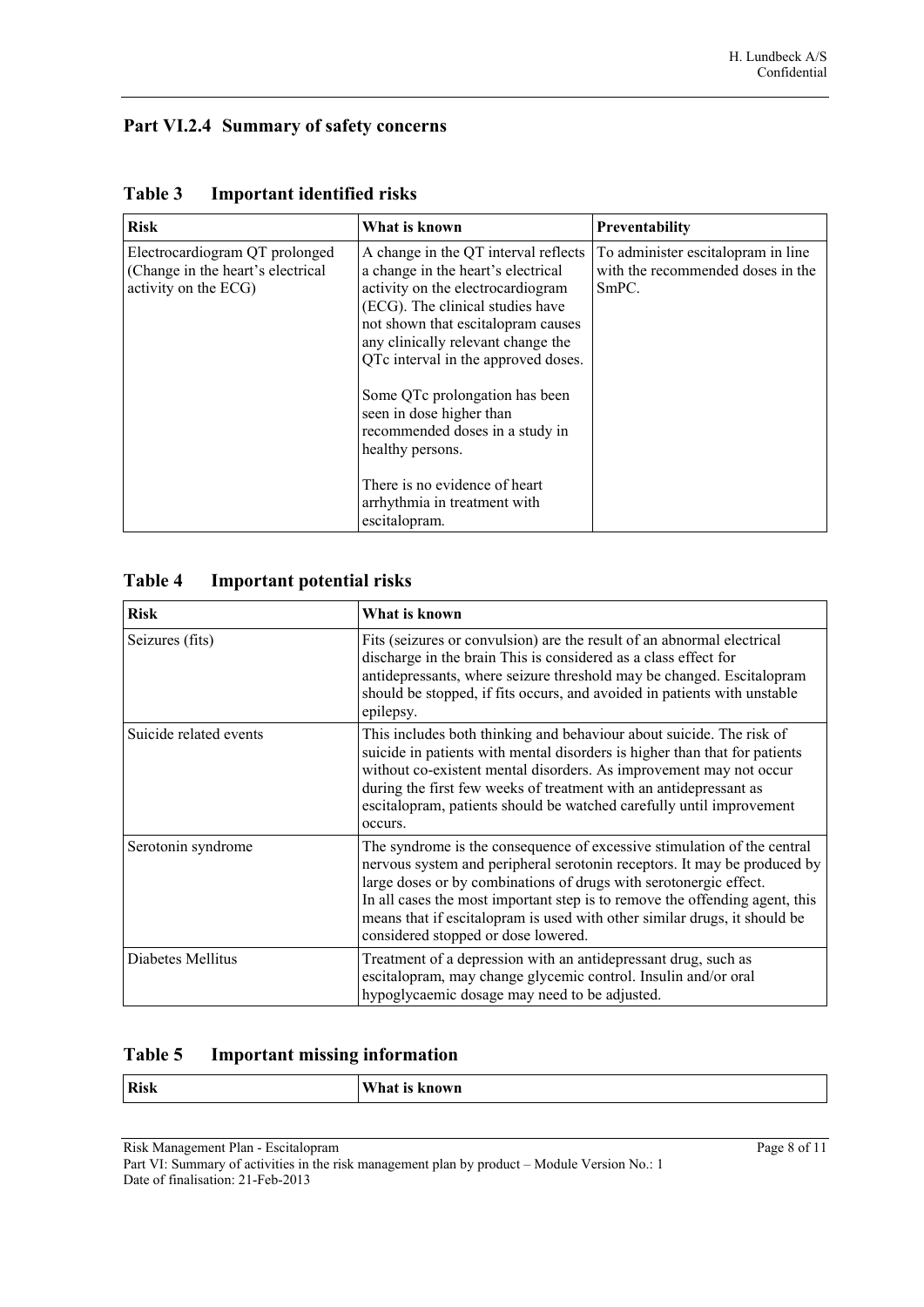| Off label use in children and young        | Escitalopram is not recommended for use in children and adolescents                                                                                                                                                                                                                                                                                                                                          |
|--------------------------------------------|--------------------------------------------------------------------------------------------------------------------------------------------------------------------------------------------------------------------------------------------------------------------------------------------------------------------------------------------------------------------------------------------------------------|
| people                                     | under 18 years of age, due to a lack efficacy and safety data.                                                                                                                                                                                                                                                                                                                                               |
| Use during pregnancy and breast<br>feeding | Animal studies show that escital opram can be found in breast milk. There<br>is no evidence to show, that this causes harm, but mothers should not<br>breast feed when taking escital optam.<br>There is no evidence to suggest, that escital optain causes harm to the<br>baby, however we do not have sufficient data in pregnant women. Use<br>during pregnancy should not be done unless clearly needed. |

#### <span id="page-9-2"></span><span id="page-9-1"></span>**Part VI.2.5 Summary of additional risk minimisation measures by safety concern**

Besides the routine risk minimisation measures in the Core SmPC, there are no additional risk minimisation measures.

#### <span id="page-9-0"></span>**Part VI.2.6 Planned post authorisation development plan**

Escitalopram is in its late stage life cycle. There were no post authorisation studies required as condition for granting the marketing authorisation.